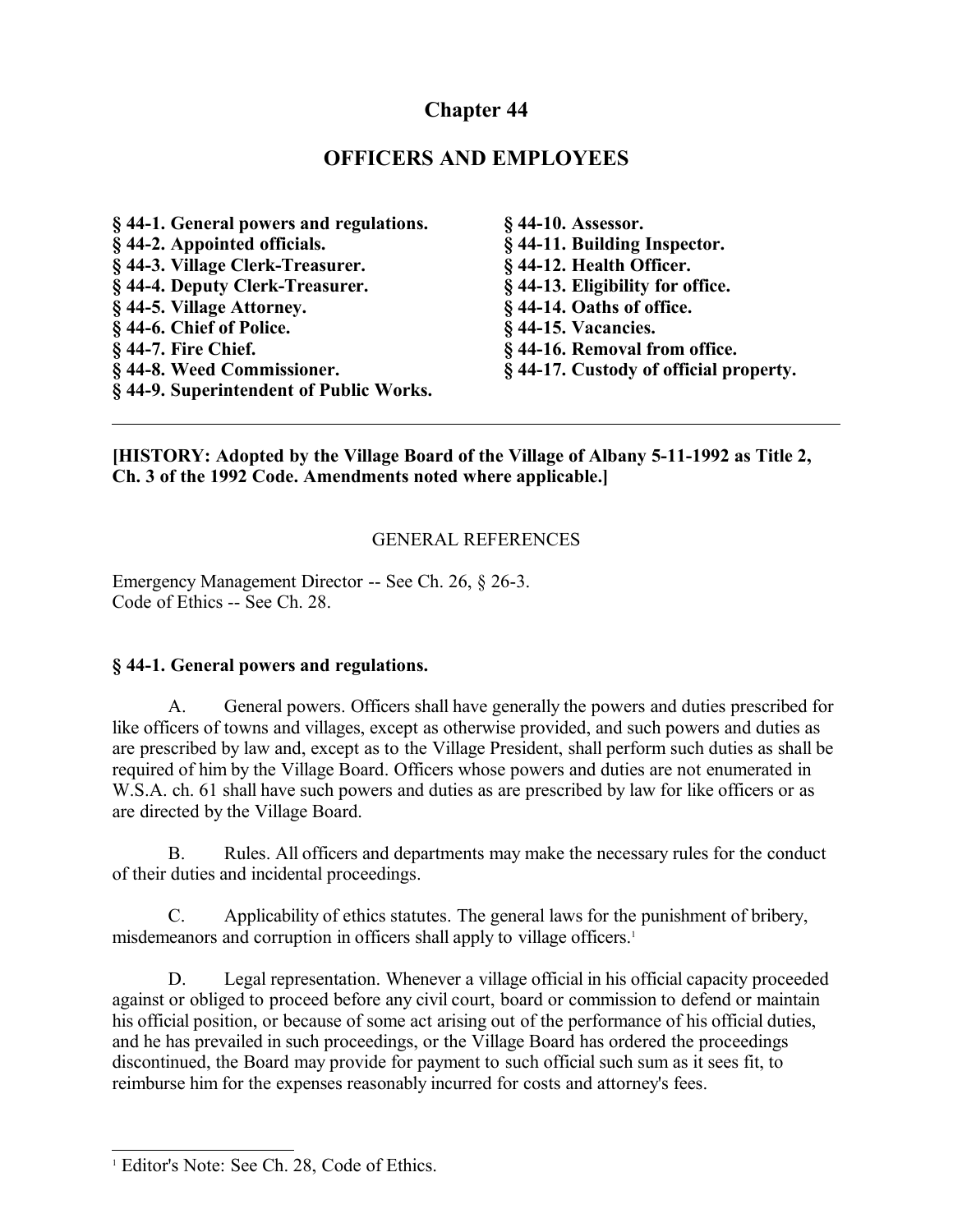#### **§ 44-2. Appointed officials.**

A.[2](#page-1-0) The village officials hereinafter set forth shall be appointed by the Village President, subject to confirmation by a majority vote of the Board; and one or more of said offices may be held by the same person. Persons appointed to perform the duties of the following offices shall hold office for an indefinite term, subject to removal as provided by W.S.A. s. 17.13.

- (1) Clerk-Treasurer.
- (2) Superintendent of Public Works.
- (3) Village Attorney.
- (4) Building Inspector.

B. The Village President shall not vote on the confirmation of such appointments, except in case of a tie.

### **§ 44-3. Village Clerk-Treasurer.**

A. Consolidated offices. Pursuant to W.S.A. ss. 61.195, 61.197 and 66.01, the Village of Albany hereby elects not to be governed by those portions of W.S.A. ss. 61.19, 61.23 and 61.25(2) which relate to the selection and tenure of the Clerk and Treasurer and which are in conflict with this section.

B. Appointment. The Office of Village Clerk-Treasurer shall be filled by appointment in the manner of other appointed officials as provided in § 44-2.

C. Duties. The Village Clerk-Treasurer shall perform the statutory duties of Village Clerk and Treasurer and such other duties as required by the Village Board. (Charter Ordinance)

### **§ 44-4. Deputy Clerk-Treasurer.**

 The Clerk-Treasurer may appoint a Deputy Clerk-Treasurer(s), subject to confirmation by a majority of all the members of the Village Board. The Deputy Clerk-Treasurer(s) shall have an indefinite term of office. The Deputy Clerk-Treasurer(s) shall act under the Village Clerk-Treasurer's direction and, during the temporary absence or disability of the Village Clerk-Treasurer or during a vacancy in such office, shall perform the duties of Village Clerk-Treasurer. The acts of the Deputy(s) shall be covered by official bond as the Village Board shall direct. (Charter Ordinance)

State Law Reference: W.S.A. s. 61.261.

### **§ 44-5. Village Attorney.**

A. Appointment. The Village Attorney is an appointed position. The Village Attorney shall be appointed pursuant to § 44-2, except the Village Attorney shall serve at the pleasure of the Board.

<span id="page-1-0"></span><sup>2</sup>Editor's Note: Amended at time of adoption of Code (see Ch. 1, General Provisions, Art. I).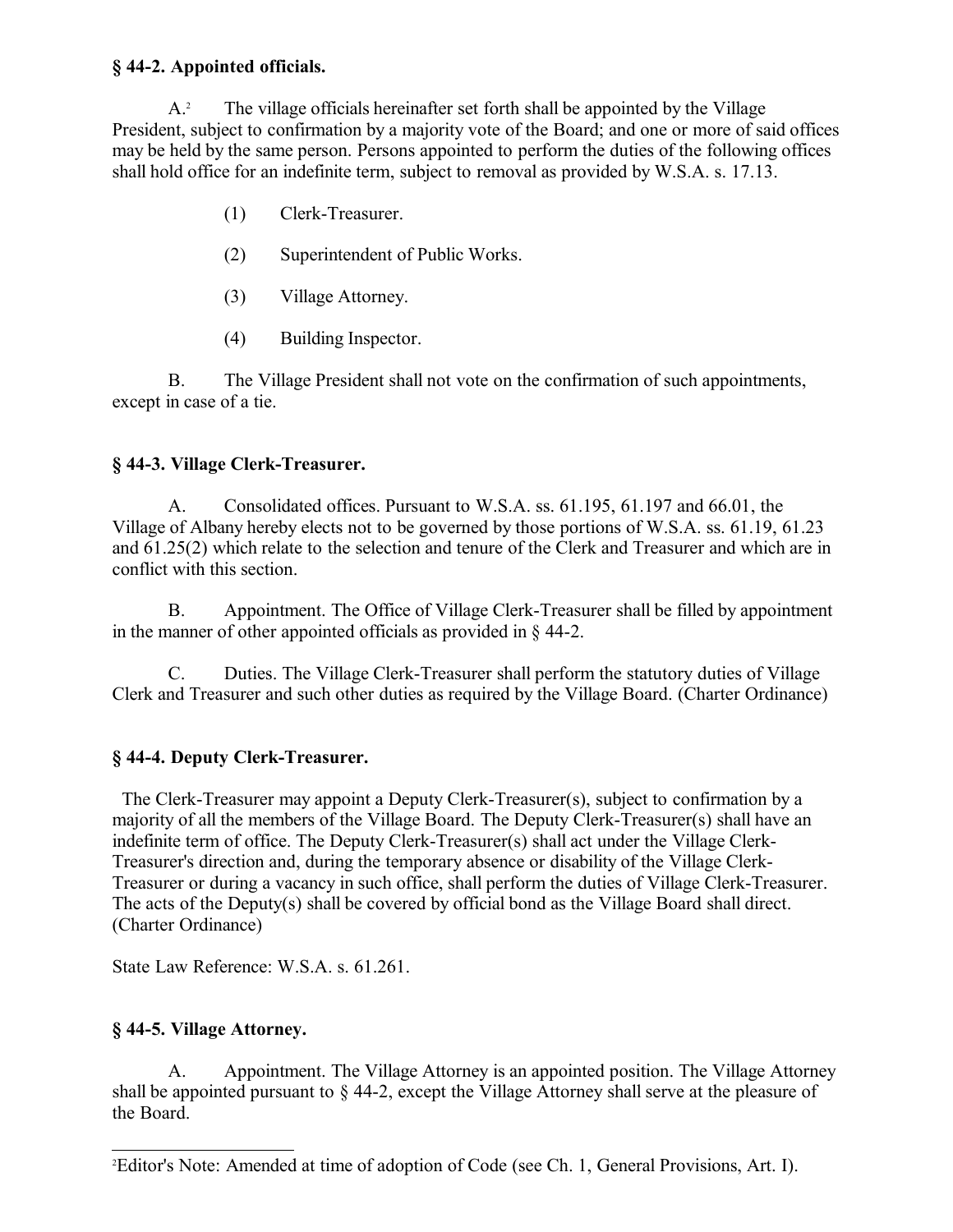B. Duties. The Village Attorney shall have the following duties:

(1) The Village Attorney shall conduct all of the legal business in which the village is interested.

(2) He shall, when requested by village officers, give written legal opinions, which shall be filed with the village.

(3) He shall draft ordinances, bonds and other instruments as may be required by village officers.

(4) He may appoint an assistant, who shall have power to perform his duties and for whose acts he shall be responsible to the village. Such assistant shall receive no compensation from the village, unless previously provided by ordinance.

(5) The Village Board may employ and compensate special counsel to assist in or take charge of any matter in which the village is interested.

(6) The Village Attorney shall perform such other duties as provided by state law and as designated by the Village Board.

# **§ 44-6. Chief of Police.**[3](#page-2-0)

A. Appointment.

(1) The Chief of Police shall be appointed by a majority vote of the members of the Village Board for an indefinite term, subject to removal by a two-thirds vote of the members of the Board, pursuant to the procedures established in W.S.A. s. 61.65(1)(am). The Chief shall exercise the powers and duties of Village Marshals and village constables and any other powers and duties prescribed by the Village Board, village ordinances or the Wisconsin Statutes. Upon a permanent vacancy, an officer designated by the Board shall temporarily replace the Chief until the vacancy is filled by the Village Board.

(2) The compensation to be paid the Chief of Police for his services, the hours of active duty, rest days, vacation periods and other involvement of his employment shall be such as may be determined by the Village Board from time to time. In the event of vacation or temporary disability, the Chief of Police shall appoint an officer in charge to act in the Chief's absence.

B. General duties.

(1) The Chief of Police shall have command of the Police Department. He shall have general administration and control of the Department and shall be responsible for the Department's government, efficiency and general good conduct. He shall perform all duties prescribed to him by the laws of the state and the ordinances of the village and shall obey all lawful written orders of the Village Board or appropriate Committee thereof.

(2) The Chief of Police shall cause the public peace to be preserved and may arrest and with reasonable diligence take before the proper court every person found in the village engaged in any disturbance of the peace or violating any law of the state or ordinance of the village. The Chief shall cooperate with other law enforcement officers in the arrest or

<span id="page-2-0"></span><sup>3</sup>Editor's Note: See also Ch. 50, Police Department.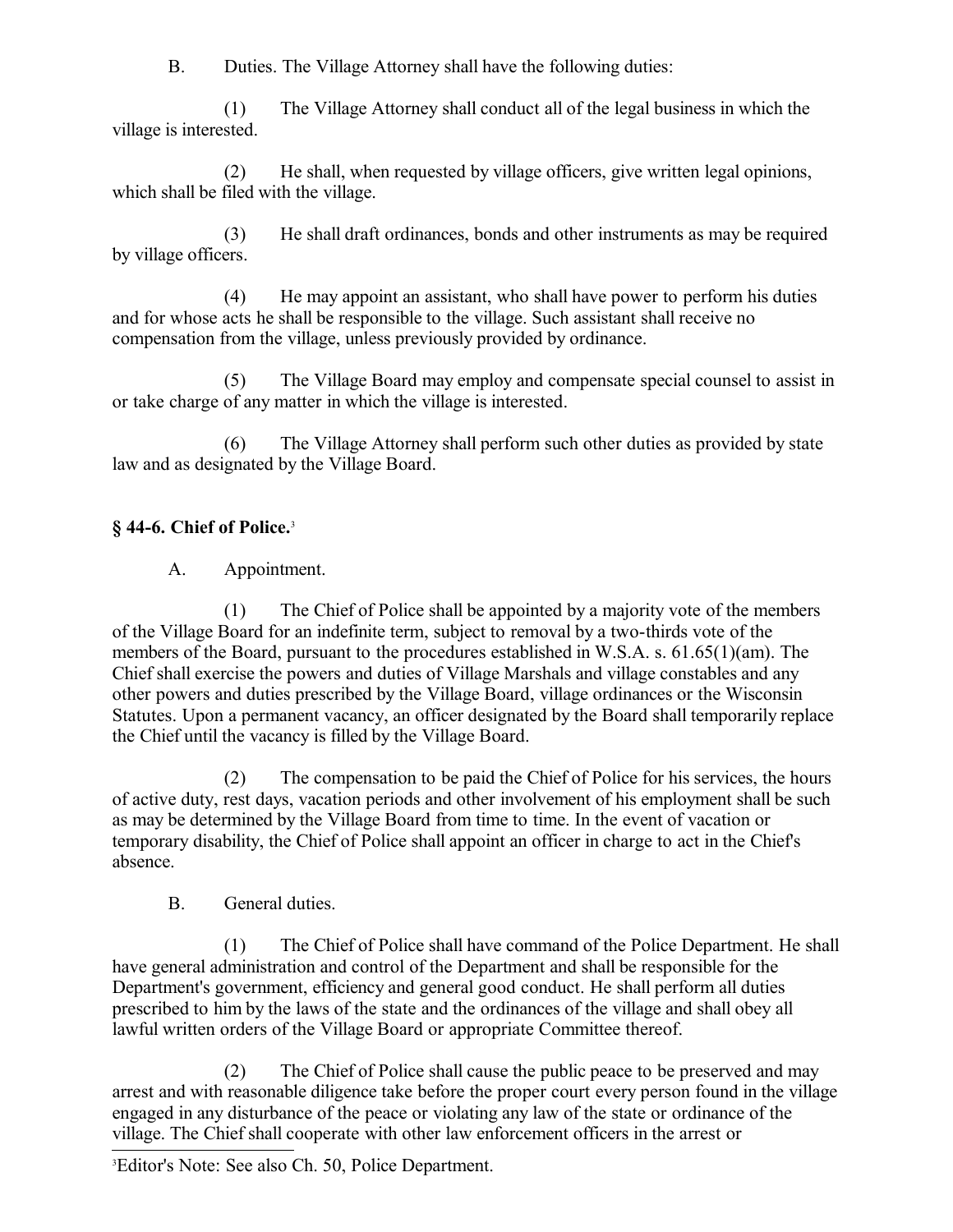apprehension of persons charged with crime. He shall see that all laws and ordinances of the village and state are enforced. Whenever any violation thereof shall come to his knowledge, he shall cause the requisite complaint to be made and see that the evidence is procured for the successful prosecution of the offender or offenders. He shall exercise supervisory control over all the personnel of his Department and may adopt, subject to the approval of the Village Board, rules and regulations for the government, discipline, equipment and uniforms of the police officers. He shall be solely responsible for the care and condition of the equipment used by his Department. He shall keep an accurate and complete record of all complaints, arrests, traffic violations, convictions and dispositions of the Department.

#### **§ 44-7. Fire Chief.**[4](#page-3-0)

A. Appointment. The Fire Chief shall assume office pursuant to the bylaws of the Fire Department for a one-year term of office, subject to confirmation by the Village Board. He shall be the Village Fire Inspector by virtue of his office.

B. Powers and duties of Chief.

(1) The Chief shall have general supervision of the Department, subject to this chapter and the bylaws of the Department, and shall be responsible for the personnel and general efficiency of the Department.

(2) It shall be the duty of the Chief or ranking officer of the Department to be present at all fires, to have complete command of and entire responsibility for all fire-fighting operations, to plan the control of the same, to direct the action or the company when they arrive at a fire, to observe that the Department does its duty, to grant leaves of absence at a fire when he may deem it proper and to see that the fire apparatus is kept in proper condition at all times.

(3) He shall enforce all fire prevention ordinances of this village and state laws and regulations pertaining to fire prevention and shall keep citizens informed on fire prevention methods and on the activities of the Department.

#### **§ 44-8. Weed Commissioner.**

 The Weed Commissioner shall be appointed by the Village President, subject to Village Board confirmation. The term of office of the Weed Commissioner shall commence on the first day of May following his appointment. The Weed Commissioner shall take the official oath, which oath shall be filed in the office of the Village Clerk-Treasurer, and shall hold office for one year. The Weed Commissioner shall hold office pursuant to and fulfill the duties set out in state law.

State Law Reference: W.S.A. ss. 66.97 and 66.98.

#### **§ 44-9. Superintendent of Public Works.**

A. Appointment. The Superintendent of Public Works shall be appointed by the Village President, subject to confirmation by a majority vote of the Village Board, on the basis of merit, training, experience, administrative ability, efficiency and general qualifications and fitness for performing the duties of the position.

<span id="page-3-0"></span><sup>4</sup>Editor's Note: See also Ch. 33, Fire Department.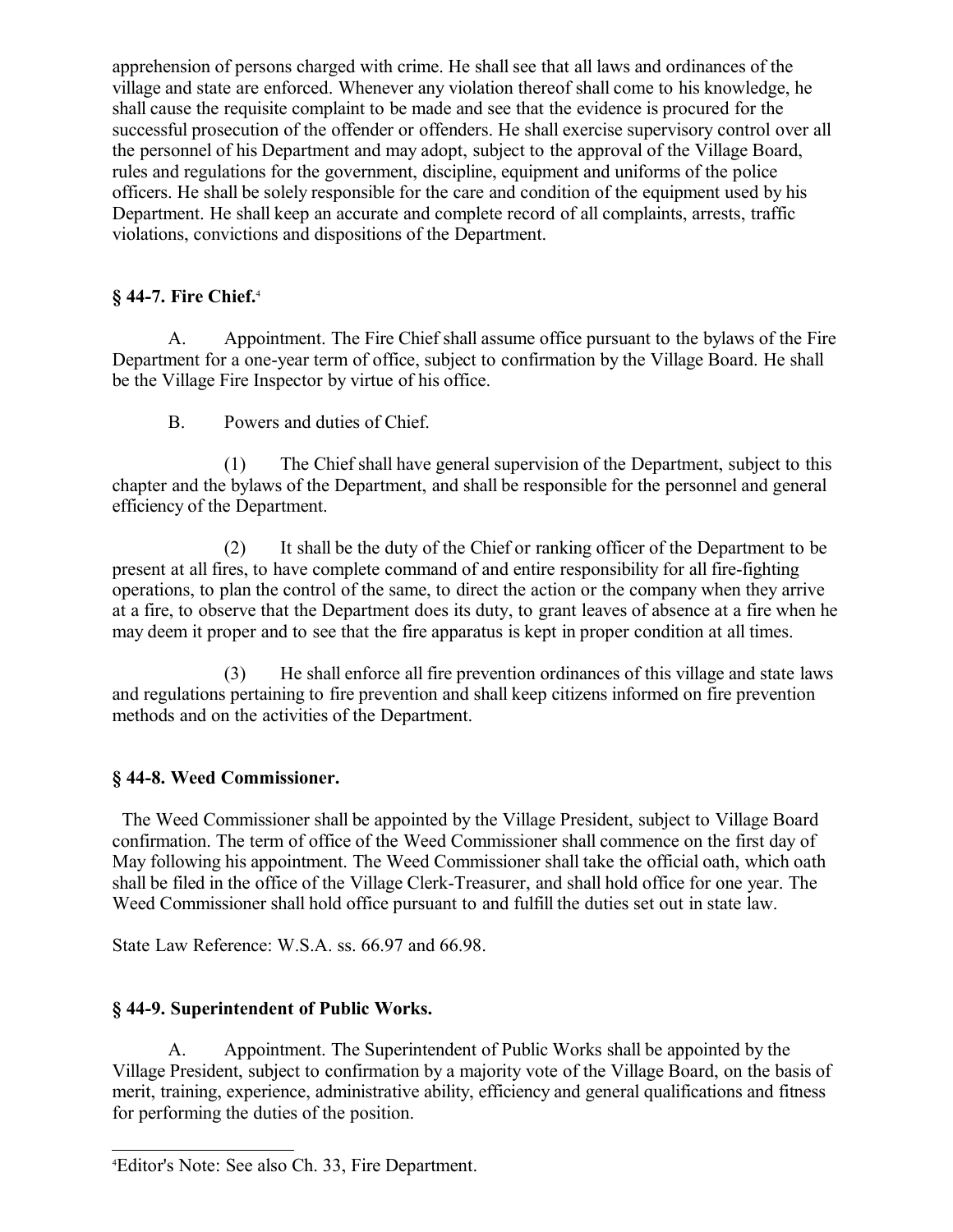B. Term. The Director of Public Works shall be appointed pursuant to  $\S$  44-2.

C. Duties and powers. The Director of Public Works shall have the following duties and powers:

(1) He shall have general charge and supervision of all public works in the village.

(2) He shall be responsible for the maintenance, repair and construction of streets, alleys, curbs and gutters, sidewalks, bridges, street signs, storm sewers, village buildings and structures and all machinery, equipment and property used in any activity under his control.

(3) He shall have charge of all public services, including garbage and refuse collection and disposal, snow and ice removal, street cleaning and flushing and mosquito and rodent control.

(4) He shall have general supervision of village water and sewer utilities.<sup>[5](#page-4-0)</sup>

(5) He shall perform such other activities and duties as are imposed upon him from time to time by the Village Board, his job description or employment contract.

### **§ 44-10. Assessor.**

A. Pursuant to W.S.A. ss. 61.195, 61.197 and 66.01, the village hereby elects not to be governed by those portions of W.S.A. ss. 61.19 and 61.23 which relate to the selection and tenure of the Village Assessor and which are in conflict with this section. (Charter Ordinance)

B. Hereafter, instead of being elected, the Assessor or assessing firm shall be appointed by the Village President, subject to confirmation by a majority vote of the memberselect of the Village Board. Said person so appointed to perform the duties of such office shall have an indefinite term and shall serve as determined by contract. A corporation or an independent contractor may be appointed as the Village Assessor. The corporation or independent contractor so appointed shall designate the person responsible for the assessment. The designee shall file the official oath under W.S.A. s. 19.01 and sign the affidavit of the Assessor attached to the assessment roll under W.S.A. s. 70.49. No person may be designated by any corporation or independent contractor unless he has been granted the appropriate certification under W.S.A. s. 73.09. For purposes of this subsection, "independent contractor" means a person who either is under contract to furnish appraisal and assessment services or is customarily engaged in an independently established trade, business or profession in which the services are offered to the general public.

State Law References: Public official's oaths and bonds, W.S.A. s. 19.01; Corporation as Assessor, W.S.A. ss. 61.197 and 61.27; Affidavit of Assessor, W.S.A. s. 70.49; Assessor certification, W.S.A. s. 73.02; and Assessors in cities, W.S.A. s. 70.05.[6](#page-4-1)

### **§ 44-11. Building Inspector.**

<span id="page-4-1"></span><span id="page-4-0"></span><sup>5</sup>Editor's Note: Added at time of adoption of Code (see Ch. 1, General Provisions, Art. I). 6 Editor's Note: Former § 44-11, Water and Sewer Superintendent, which immediately followed these State Law References, was deleted at time of adoption of Code (see Ch. 1, General Provisions, Art. I).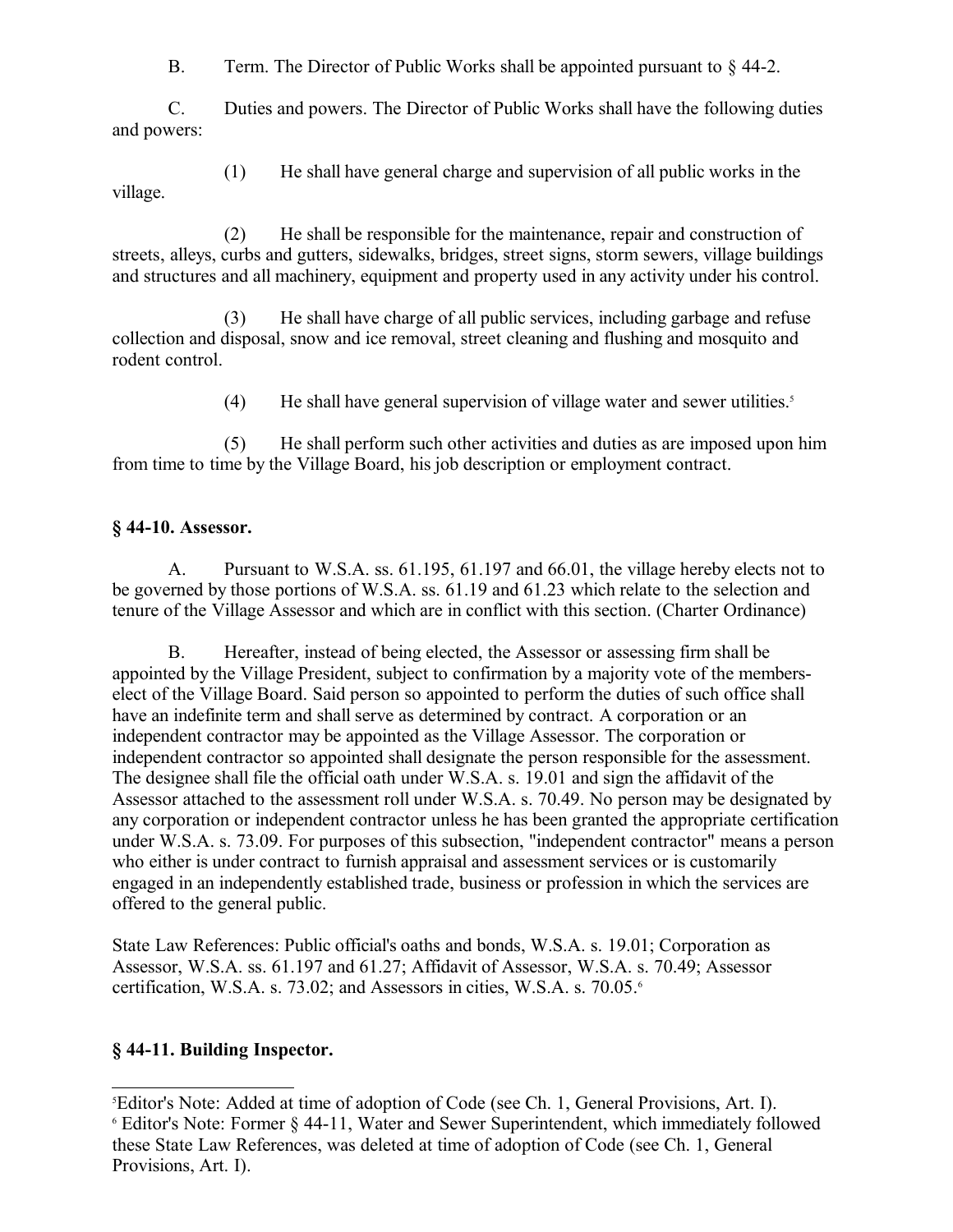- A. Appointment.
	- (1) The Building Inspector shall be appointed pursuant to  $\& 44-2$ .
	- (2) The Building Inspector shall:
		- (a) Have proper state certification in areas of his responsibility.

(b) Possess such executive ability as is requisite for the performance of his duties and shall have a thorough knowledge of the standard materials and methods used in the installation of equipment in his area of responsibility.

(c) Be well versed in approved methods of construction for safety to persons and property, the statutes of the State of Wisconsin relating to work in his area of responsibility and any orders, rules and regulations issued by authority thereof.

(d) Have sufficient experience in the installation of equipment to enable him to understand and apply the appropriate codes adopted by the Village of Albany.

B. Authority to enter premises; appeals.

(1) In the discharge of his respective duties, each Inspector under this section or his authorized agent may enter any building, upon presentation of the proper credentials, during reasonable hours for the purpose of inspection and may require the production of any permit or license required hereunder. No person shall interfere with the Inspector or his authorized agent while in the performance of his duties; and any person so interfering shall be in violation of this section and subject to a penalty as provided by Chapter 1, General Provisions, § 1-19.

(2) If consent to entry to personal or real properties which are not public buildings or to portions of public buildings which are not open to the public for inspection purposes has been denied, the Inspector shall obtain a special inspection warrant under W.S.A. ss. 66.122 and 66.123.

(3) Any person feeling himself aggrieved by any order or ruling of an Inspector may, within 20 days thereafter, appeal from such order or ruling to the Board of Appeals, as established in Chapter 273, Zoning, such an appeal to be in writing.

C. Duties and authority. The Building Inspector shall have such duties as are prescribed in this section and Chapter 86, Building Construction, Chapter 122, Erosion Control, and Chapter 126, Fair Housing.

D. Stop work orders and revocations. The Building Inspector may order construction, installation, alteration or repair work stopped when such work is being done in violation of this Code. Work so stopped shall not be resumed, except with written permission of the Inspector, provided that if the stop-work order is an oral one, it shall be followed by a written order within a reasonable period of time.

#### **§ 44-12. Health Officer.**

A. Selection. The Village President shall annually appoint a Health Officer, subject to confirmation by the Village Board. The Health Officer's term shall be for a one-year period and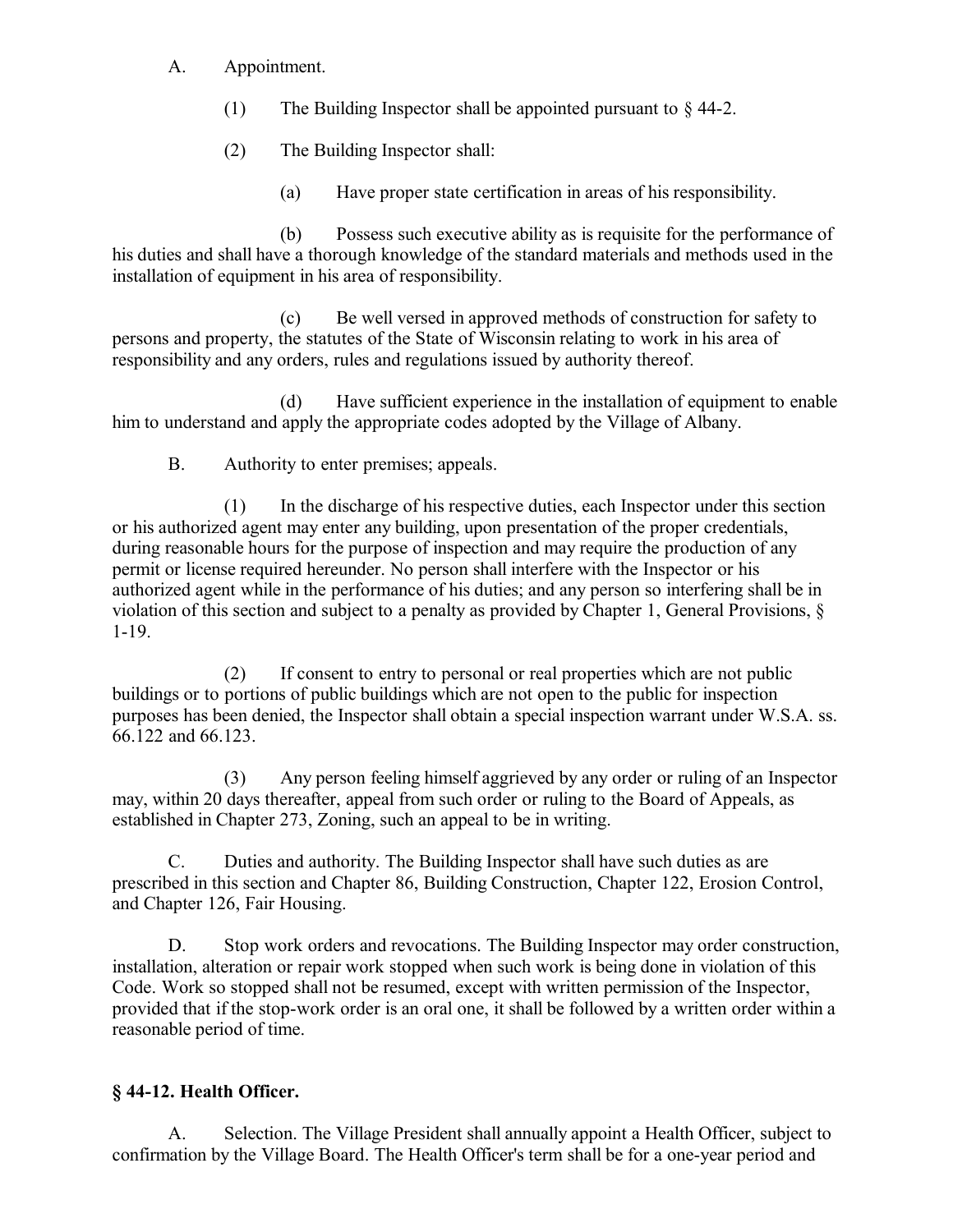shall commence on the first day of May succeeding his appointment. Such Health Officer shall be a physician or, in lieu thereof, a person with training and experience in public health administration which shall meet training and experience requirements established by the State Department of Health and Family Services. If the Health Officer is not a physician, the Board of Health shall arrange for and provide, in addition, such services of a physician as may be necessary on either a part-time or full-time basis and provide a reasonable compensation therefor. The village may also utilize Green County's Health Officer.[7](#page-6-0)

B. Vacancy. If a vacancy in the position of Health Officer occurs, the Village President shall immediately fill the position.

C. Responsibilities.

(1) The Health Officer shall provide such additional rules and regulations as are necessary for the preservation of health, to prevent the spread of communicable diseases and to cause the removal of all objects detrimental to health and to enforce the health laws. All proposed rules and regulations shall be reported to the Village Board by the Health Officer, and if the Board approves the same by a vote of a majority of its members, they shall have the force and effect of ordinances, including penalty for violation.

(2) The Health Officer shall from time to time recommend to the Village Board such sanitary measures, to be executed by the village as seem necessary, and shall discharge such other duties as may be imposed upon the Board by ordinance or resolution.

State Law Reference: W.S.A. ch. 251; HSS 139.05, Wis. Adm. Code.<sup>[8](#page-6-1)</sup>

### **§ 44-13. Eligibility for office.**

A. No person shall be elected by the people to a village office who is not, at the time of his election, a citizen of the United States and of this state and an elector of the Village, and in case of a ward office, of the ward, and actually residing therein.

B. An appointee by the Village President, requiring to be confirmed by the Village Board, who shall be rejected by the Board shall be ineligible for appointment to the same office for one year thereafter.

State Law Reference: W.S.A. s. 61.1[9](#page-6-2).9

### **§ 44-14. Oaths of office.**

A. Oath of office. Every officer of the village, including members of village boards and commissions, shall, before entering upon his duties and within five days of his election or appointment or notice thereof, take the oath of office prescribed by law and file such oath in the office of the Village Clerk-Treasurer, provided that the Municipal Judge shall take his official oath within 10 days after his election and file it with the Green County Clerk of Circuit Court prior to acting as Judge. Any person re-elected or reappointed to the same office shall take and file an official oath for each term of service.

<span id="page-6-2"></span><span id="page-6-1"></span><span id="page-6-0"></span><sup>7</sup>Editor's Note: Amended at time of adoption of Code (see Ch. 1, General Provisions, Art. I). <sup>8</sup>Editor's Note: Amended at time of adoption of Code (see Ch. 1, General Provisions, Art. I). 9Editor's Note: Amended at time of adoption of Code (see Ch. 1, General Provisions, Art. I).